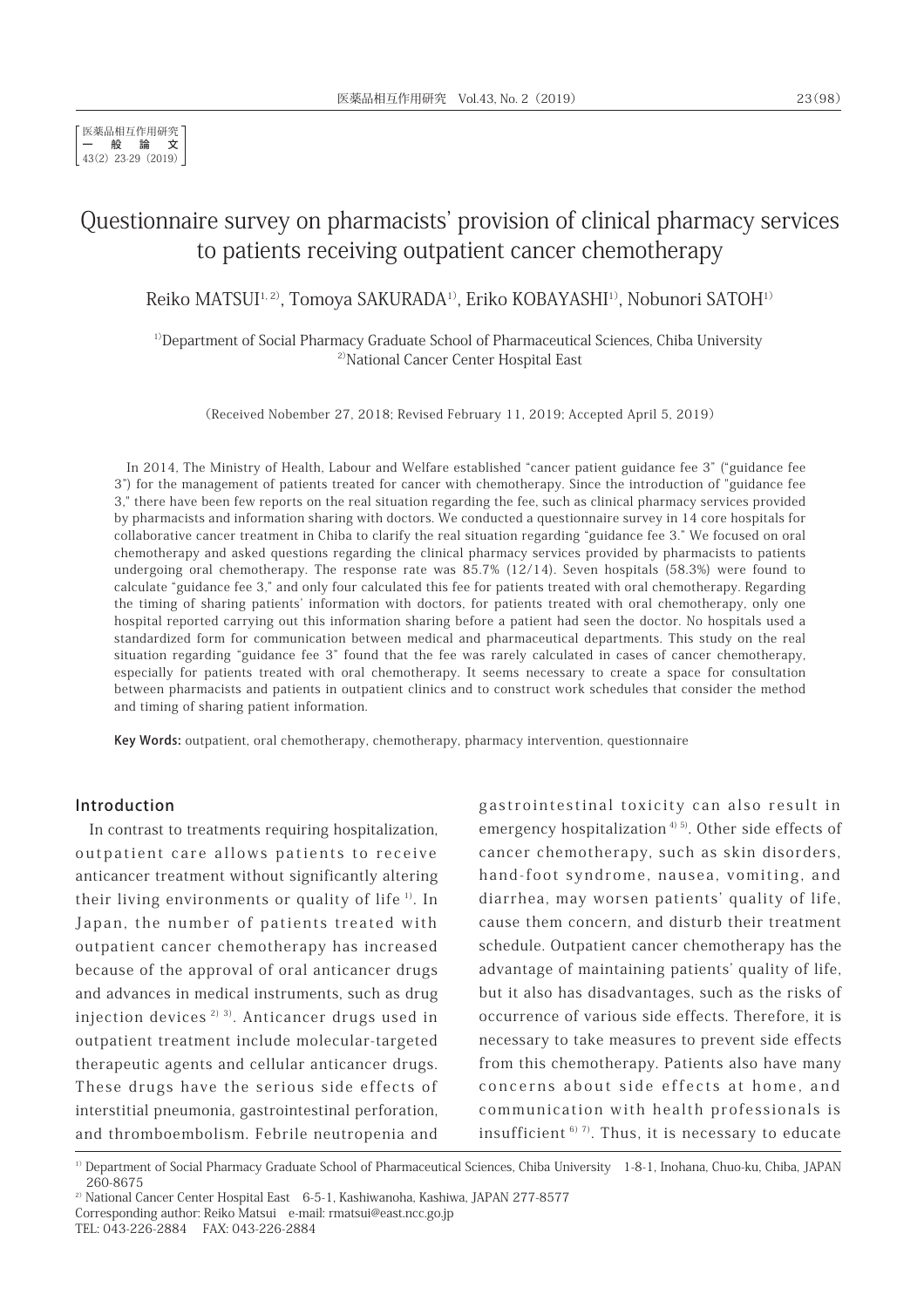patients receiving outpatient cancer chemotherapy regarding how to handle side effects at home. Reports from hospitals offering clinical pharmacy services for patients treated with outpatient cancer chemotherapy indicate that these services provided by pharmacists may result in the early detection of side effects, prevention of serious side effects, improvement of quality of life, and management of the risk of medical error  $8^{9}$ . It has also been reported that clinical pharmacy services for patients treated with oral chemotherapy have contributed to reducing side effects and prolonging the treatment period<sup>10) 11)</sup>.

A questionnaire survey completed on the core hospitals for collaborative cancer treatment in 2014 found that only 40% of these hospitals provided clinical pharmacy services for all patients receiving injection chemotherapy on an outpatient basis, and 14.7% of these provided these clinical pharmacy services through the treatment period  $12$ ). The same survey found that 1.6% of these hospitals provided clinical pharmacy services for all patients receiving outpatient oral chemotherapy, and less than 50% of the hospitals provided clinical pharmacy services to any of these patients. The survey concluded that the system of providing clinical pharmacy services and side effect management during outpatient treatment is insufficient  $12$ ). In 2014, based on such previous findings, to promote support for patients with cancer, the Ministry of Health, Labour and Welfare established "cancer patient guidance fees 1, 2, and 3" to manage the psychological care of patients with cancer, monitor the side effects of cancer chemotherapy, and provide continuous guidance for patients with cancer. "Cancer patient guidance fee 3" (hereafter referred to as "guidance fee 3") can be calculated when a doctor or a pharmacist provides such guidance. When a pharmacist is to provide this guidance, the hospital is obliged to employ a full-time oncology-certified pharmacist. The calculation requirements for this fee include the costs of continuous monitoring of a patient's side effects, providing information to the patient's doctor regarding side effects and drug adherence, and sending a proposal for prescription drugs to the patient's doctor according to the patient's situation.

A survey conducted by the Osaka Hospital Pharmacist Association on member hospitals found that fewer than 35.5% of hospitals providing clinical pharmacy services (38 of 107) calculated "guidance fee 3" 13). However, the clinical pharmacy services provided by pharmacists for patients receiving oral chemotherapy, the timing of sharing a patient's information between a doctor and a pharmacist, and information sharing with doctors were not investigated in the Osaka Hospital Pharmacist Association survey. Therefore, the present study conducted a questionnaire survey of the core hospitals for collaborative cancer treatment in Chiba to clarify the clinical pharmacy services provided by pharmacists to patients undergoing oral chemotherapy and the real situation regarding "guidance fee 3."

#### Methods

### 1. Questionnaire survey

The units of analysis in this study were the 14 core hospitals for collaborative cancer treatment in Chiba. The questionnaire was sent to the director of the pharmacy division at each hospital, and their responses were returned by mail. These respondents were informed that the survey was anonymous and that returning a response would be recognized as consent to participate. The survey period was from October 6 to October 21, 2017. This study was approved by the research ethics committee of the Graduate School of Pharmaceutical Sciences, Chiba University.

#### 2. Questionnaire development

The content of the questionnaire was as follows:  $(1)$ hospital information,  $(2)$  the real situation regarding "guidance fee 3", (3)pharmacists' involvement with patients treated with outpatient oral chemotherapy. We developed a questionnaire that included both multiple-choice and short-answer questions on the following themes:

### (1)Hospital information

Items comprised the number of beds, the number of pharmacists, the prescription rate for pharmacies outside of the hospital, the number of Japanese Society of Pharmaceutical Health Care and Sciences-certified Senior Oncology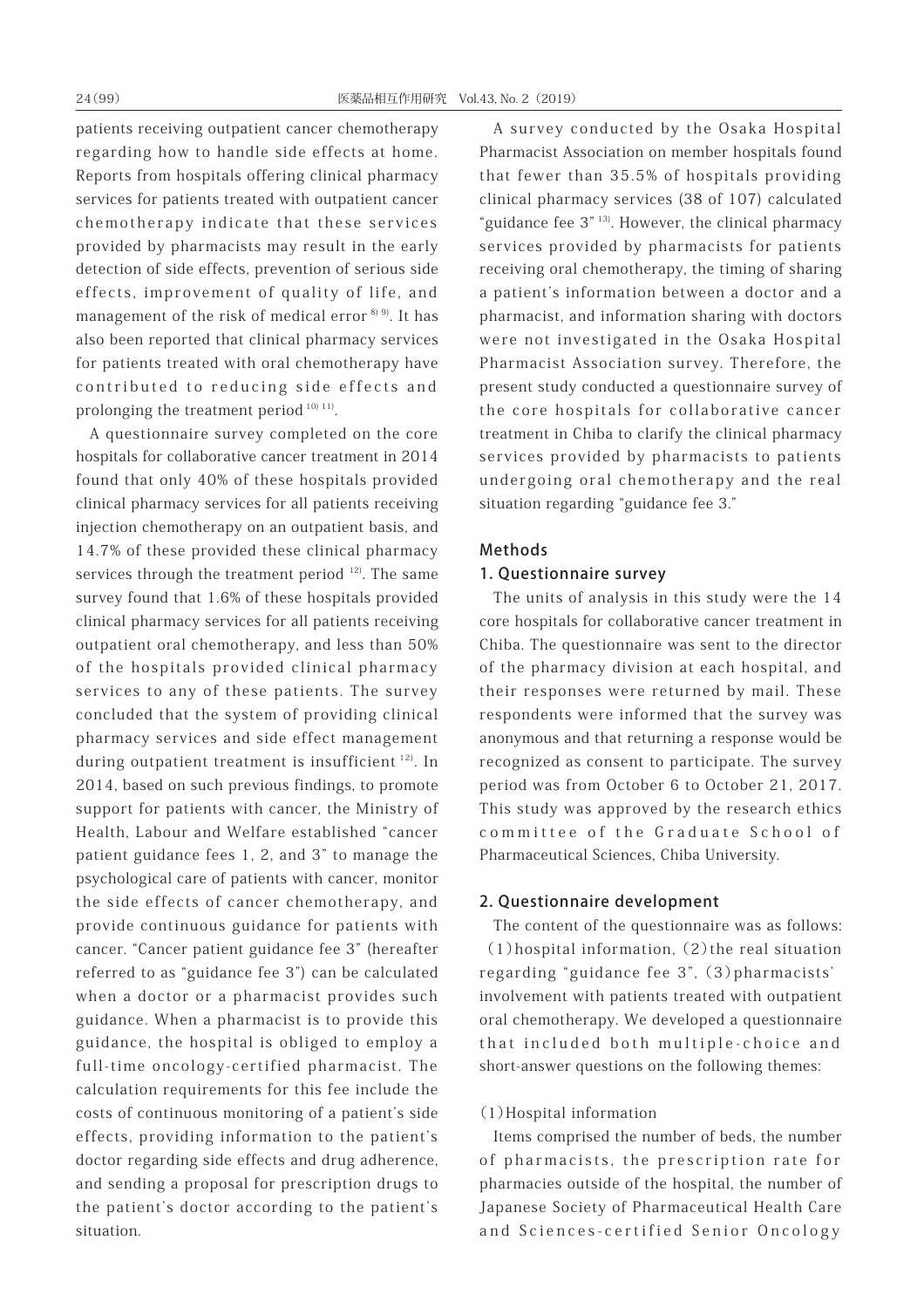Pharmacists, the number of Board Certified Pharmacists in Oncology Pharmacy, and the number of Accredited Pharmacists for Ambulant Cancer Chemotherapy oncology-certified pharmacists.

(2)The real situation regarding "guidance fee 3"

Items were the calculation status for patients and the job titles of medical staff members performing the calculation.

(3)Pharmacists' involvement with patients treated with outpatient oral chemotherapy

Items were the drug administration guidance and the assessment of side effects for patients receiving oral chemotherapy and the timing and method of sharing information on patients receiving oral chemotherapy with their doctors.

#### Results

The response rate was 85.7% (12/14) among the core hospitals for collaborative cancer treatment in Chiba.

## 1. Hospital information

Seven hospitals had 500 beds or more, four had at least 400 but fewer than 500 beds, and one had fewer than 400 beds. In terms of pharmacists employed, one hospital employed 0.1 or more per bed, seven employed at least 0.05 but less than 0.1 per bed, and four employed less than 0.05 per bed. The prescription rate for pharmacies outside of the hospital was more than 95.0% in six hospitals, at least 90% but less than 95.0% in four hospitals, and less than 90.0% in one hospital. Ten hospitals (83.3%) employed an oncology-certified pharmacist (Table 1).

|                                                                   | N              | $\%$                |
|-------------------------------------------------------------------|----------------|---------------------|
| Number of beds                                                    |                |                     |
| $\geq$ 500<br>$>$ 400 and $<$ 500<br>${}_{< 400}$                 | 7<br>4<br>1    | 58.3<br>33.3<br>8.3 |
| Number of pharmacists<br>(per bed)                                |                |                     |
| $\geq 0.1$                                                        | $\mathbf{1}$   | 8.3                 |
| $> 0.05$ and $< 0.1$                                              | 7              | 58.3                |
| ${}_{\leq 0.05}$                                                  | 4              | 33.3                |
| Prescription* rate (%)                                            |                |                     |
| $\geq$ 95                                                         | 6              | 50.0                |
| $\geq$ 90 and < 95                                                | 4              | 33.3                |
| ${}_{< 90}$                                                       |                | 8.3                 |
| Missing                                                           |                | 8.3                 |
| Number of hospitals employing an<br>oncology-certified pharmacist |                |                     |
| Did employ                                                        | 10             | 83.3                |
| Did not employ                                                    | $\overline{c}$ | 16.7                |

Table 1. Hospital characteristics  $(N = 12)$ 

\* prescription for pharmacies outside of the hospital

# 2. The real situation regarding "guidance fee 3"

Although 10 hospitals (83.3%) employed an oncology-certified pharmacist, only seven (58.3%) actually calculated "guidance fee 3." Of these, four hospitals calculated "guidance fee 3" for patients treated receiving either oral or injection chemotherapy, and three calculated "guidance fee 3" only for patients treated with injection chemotherapy. Of the seven hospitals that calculated the fee, the services included in "guidance fee 3" were provided by pharmacists at

five hospitals and by both pharmacists and doctors at two hospitals. In no hospitals were these services provided only by doctors (Fig. 1).

# 3. Pharmacists' involvement with patients receiving outpatient oral chemotherapy

Among the seven hospitals calculating "guidance fee 3" for patients treated with oral cancer chemotherapy, two provided administration guidance and checked for side effects for all patients, but one provided guidance only for the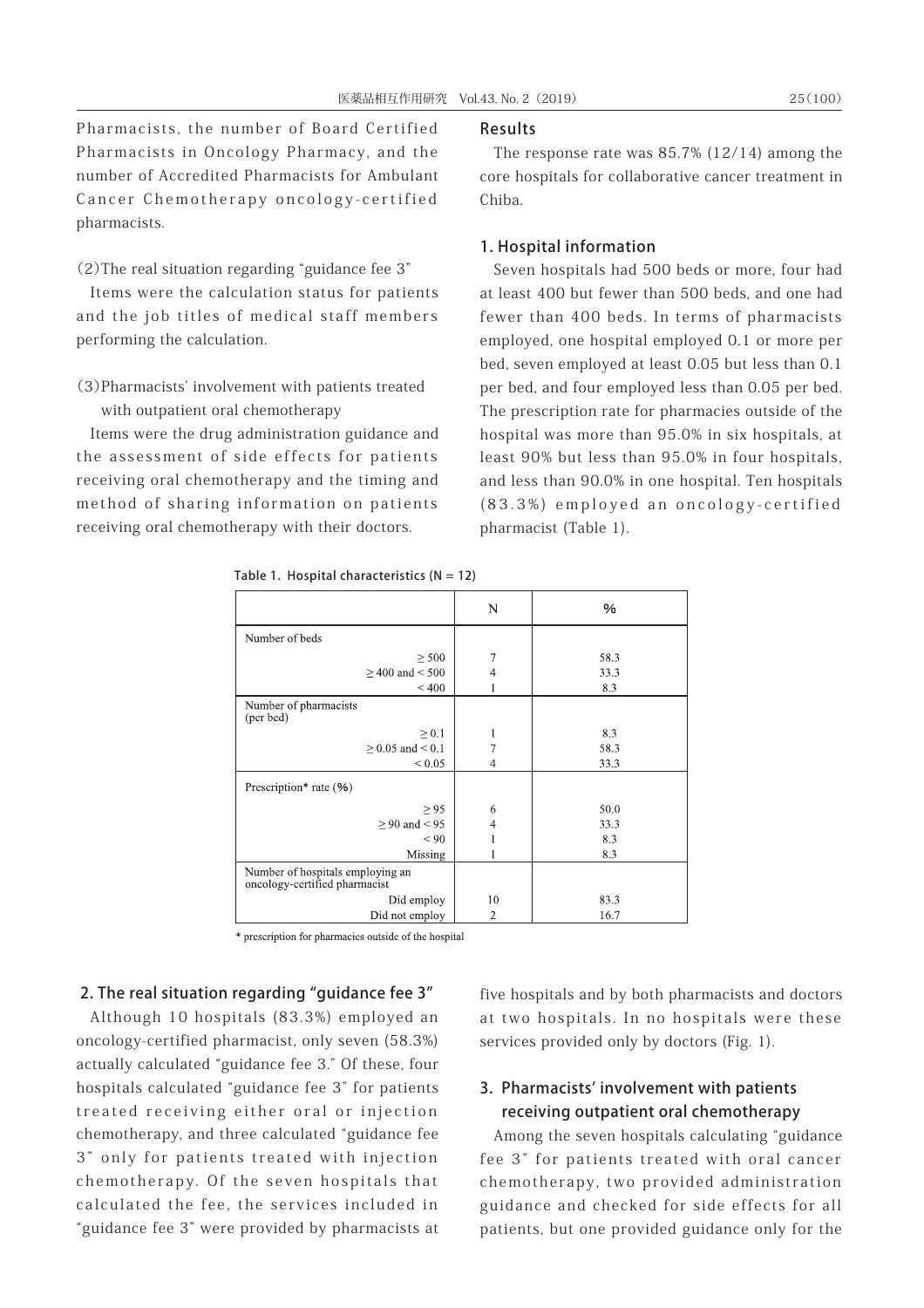Calculation status of "guidance fee 3" ( $N = 12$ )

Job titles of the medical staff members calculating "guidance fee 3" at hospitals where the fee is calculated  $(N = 7)$ 



Fig.1. The real situation regarding "guidance fee 3"

first dose. And two calculated "guidance fee 3" for only some patients, and three had no pharmacists involved with the patients (Table 2).

Regarding the timing of sharing patients' information with doctors, only one hospital did this before the patient saw the doctor; the remaining three hospitals shared patient information after the patient had seen the doctor.

Regarding the method of sharing a patient's information with a doctor, one hospital had no standardized form, two used a form that was standardized within the pharmacy division, none used a standardized form for communication between medical and pharmaceutical departments, and one hospital used electronic medical records and shared orally in case of emergency (Table 3).

Table 2. Drug administration guidance and the assessment of side effects for patients receiving oral chemotherapy (at hospitals where "quidance fee 3" was calculated,  $N = 7$ )

|                                                                                    |                         | N | %    |
|------------------------------------------------------------------------------------|-------------------------|---|------|
| Drug administration guidance and<br>the assessment of side effects<br>for patients | All patients            |   | 28.6 |
|                                                                                    | Some patients           |   | 28.6 |
|                                                                                    | No pharmacists involved |   | 42.9 |

Table 3. The method and timing of sharing patient information (at hospital where pharmacists provided drug administration guidance and assessed side effects for patients receiving oral chemotherapy  $(N = 4)$ 

| Timing of sharing patient information<br>with doctors | Before the doctor's consultation                                    |   |
|-------------------------------------------------------|---------------------------------------------------------------------|---|
|                                                       | During the doctor's consultation                                    |   |
|                                                       | After the doctor's consultation                                     |   |
| Method of sharing patient information<br>with doctors | No standardized form, personal                                      |   |
|                                                       | Standardized form within the pharmacy                               |   |
|                                                       | Standardized form between medical and<br>pharmaceutical departments | 0 |
|                                                       | Other                                                               |   |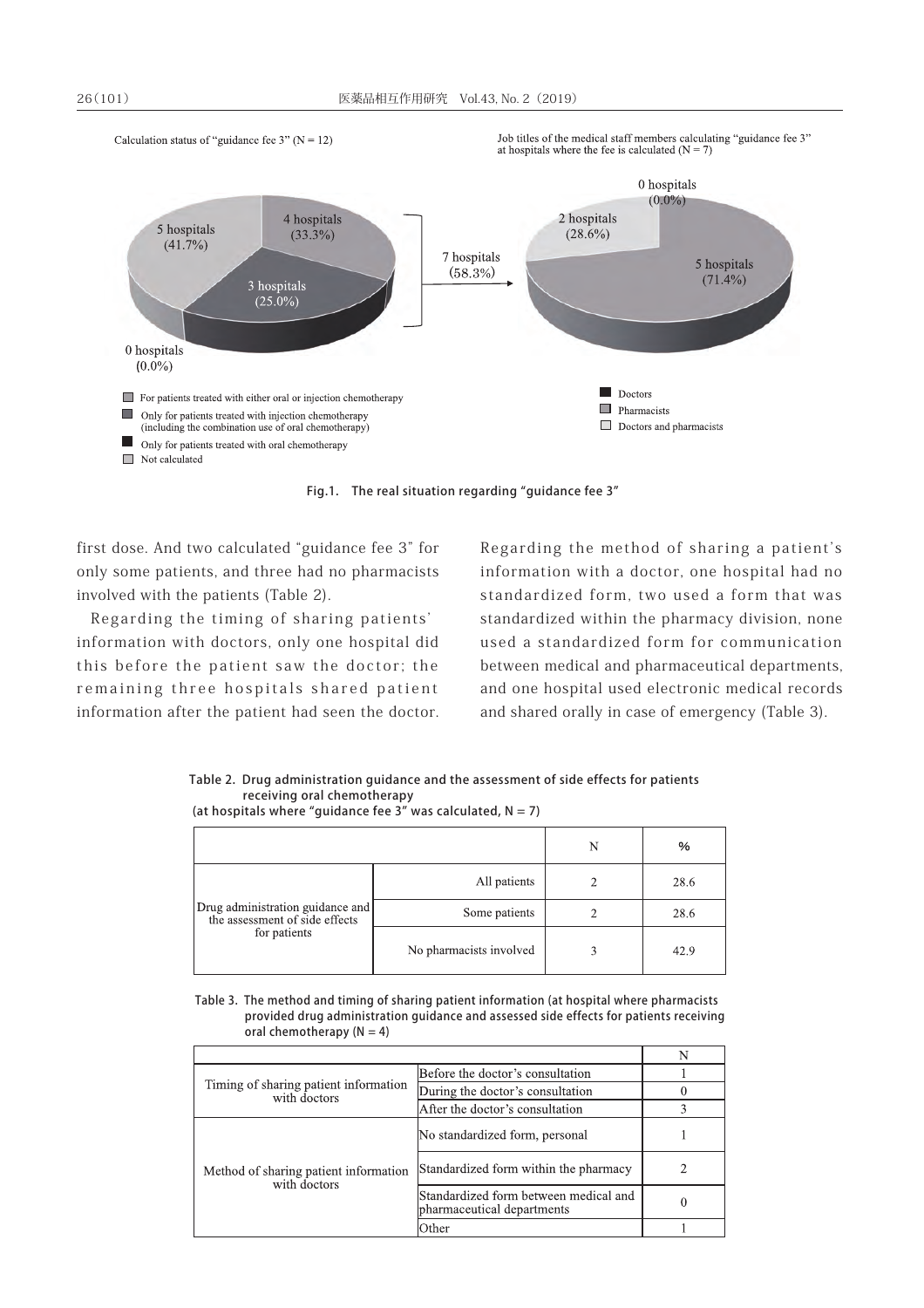#### Discussion

Of the 14 core hospitals for collaborative cancer treatment in Chiba Prefecture, 12 participated in this study. Ten of these 12 hospitals employed an oncology-certified pharmacist, and seven (58.3%) calculated "guidance fee 3." The findings showed that there were hospital that did not calculate the fee even when oncology-certified pharmacists were present, in addition to the hospitals that did not calculate the fee because there were no certified pharmacists employed. One of the calculation requirements is that oncology-certified pharmacists are involved in the calculation of "guidance fee 3." To ensure that the hospitals employ an oncology-certified pharmacist, we believe that it is necessary to construct an educational system that supports certification acquisition. For hospitals that did not calculate the fee even when there were oncology-certified pharmacists employed, it seems that there may be obstacles to calculating "guidance fee 3" in addition to employing such pharmacists. As a reason why pharmacists may not be fully involved in the care of a patient treated with outpatient cancer chemotherapy, Sakurai et al. have reported that insufficient time and human resources were indicated most frequently (80.4%), followed by the pharmacist lacking knowledge of oncology and other reasons<sup>14)</sup>. This suggests that reviewing work schedules to ensure time for oncology-certified pharmacists to engage with patients receiving outpatient chemotherapy may be necessary.

Four of the seven hospitals that calculated "guidance fee 3" calculated the fee not only for patients treated with injection chemotherapy but also for patients treated with oral chemotherapy. This finding made it clear that there were fewer hospitals that calculated "guidance fee 3" for patients receiving oral chemotherapy than for patients receiving injection chemotherapy. The present survey also found that the rate of prescription for pharmacies outside of the hospital exceeded 90% for all of the studied hospitals, indicating that patients treated with oral chemotherapy tend to receive their medicine at pharmacies outside of the hospital without a chance to see a hospital pharmacist after being examined by their doctor. Without a space in the outpatient clinic area where a pharmacist can provide these patients with medication instructions or confirm the presence of adverse reactions, hospital pharmacists are less likely to be involved with these patients. This suggests the necessity of creating a space for consultation between pharmacists and patients in outpatient clinics.

Regarding clinical pharmacy services provided to patients treated with outpatient oral chemotherapy, the timing and the method of sharing patients' information with doctors differed among the responding hospitals. In terms of the method of sharing patients' information with doctors, no hospitals used a standardized form for communication between medical and pharmaceutical departments, meaning that it is possible that the information obtained from a patient and the information shared between a pharmacist and a doctor may differ depending on the specific doctor or pharmacist. There is also a possibility that information essential for patient care is not shared between a doctor and a pharmacist. Requirements for calculating "guidance fee 3" include education on the content of the medication, taking an inventory of the patient's treatment history, and evaluating the patient's side effects, medication adherence, and concerns. In addition, a proposal for drugs to be prescribed to treat these side effects, such as narcotic analgesics, must be provided if necessary. In addition to the information required for calculating "guidance fee 3," information on a change in a patient's quality of life and on the concerns of their family members is also necessary to provide medical treatment suitable for patients, and this information should be shared with the patient's doctor and other medical staff members. To cover such a wide range of information, it is necessary to create a standardized form for communication between medical and pharmaceutical departments and to share patient information among medical staff members. Regarding the timing of sharing a patient's information between a doctor and a pharmacist, only one hospital shared patients' information before a patient saw a doctor, and the other hospitals shared it after a patient had seen a doctor. If a patient's information is shared with a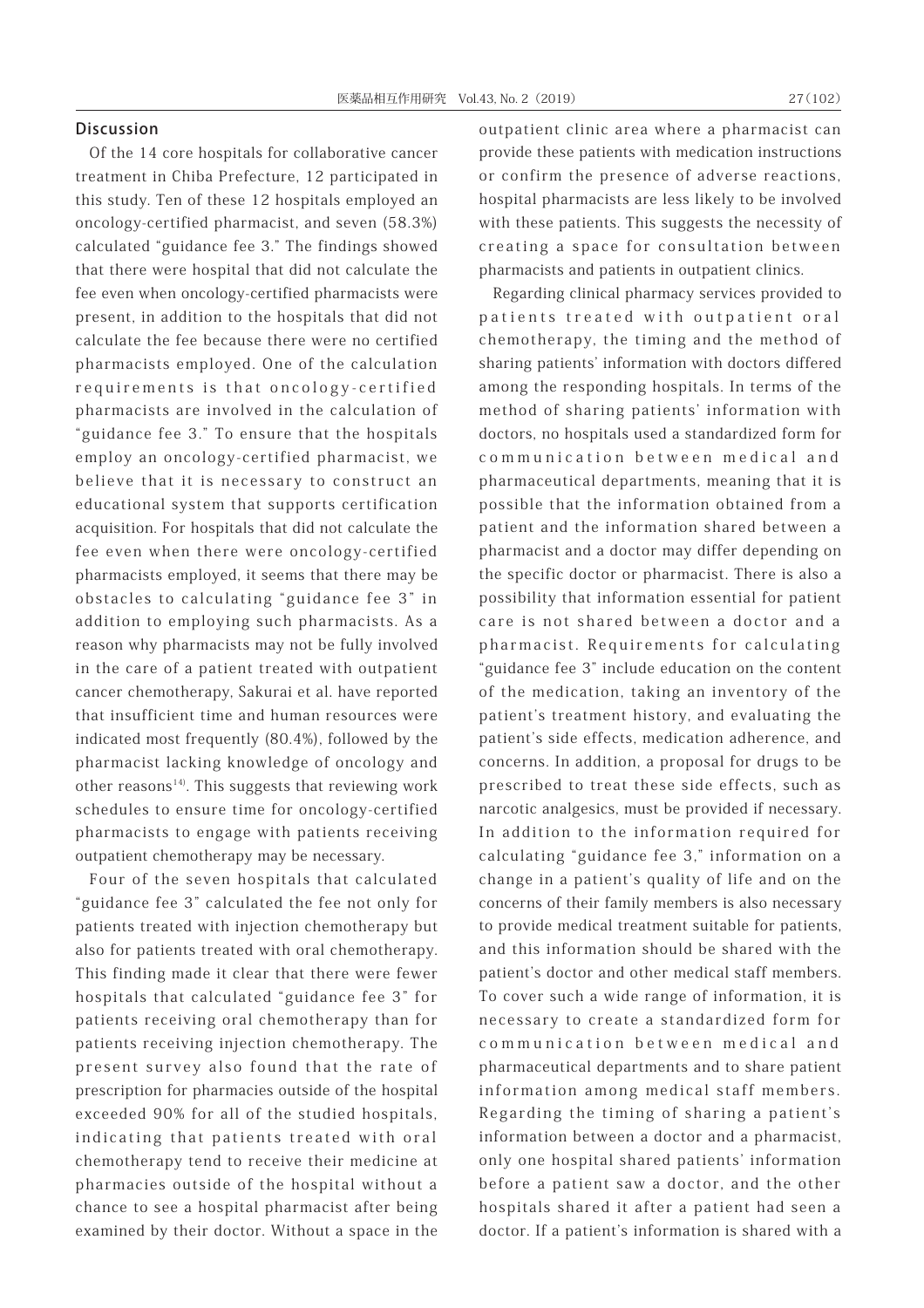doctor before the patient sees the doctor, the doctor can easily understand the patient's condition and focus on a diagnosis and a treatment plan decision.

Furthermore, in general, critical paths have been introduced as a means of sharing information regarding patient treatment in inpatient. It has been reported that the introduction of critical paths has begun in outpatient cancer chemotherapy in some hospitals 15) 16) . In oral chemotherapy, the utilization of critical paths as a means of sharing information on patient treatment deserves further consideration.

Because the present survey was limited to data on 14 core hospitals for collaborative cancer treatment in Chiba prefecture, a nationwide survey is necessary in the future.

#### Conclusion

This study on the real situation regarding "guidance fee 3" found that less than 60% of the core hospitals for collaborative cancer treatment in Chiba calculated "guidance fee 3" and that only about 30% of these hospitals calculated this fee for patients receiving oral chemotherapy. Because the rate of prescription for pharmacies outside of the hospital exceeded 90% at all hospitals, it seems necessary to create a space for consultation between pharmacists and patients in outpatient clinics. It was also found that no hospitals used a standardized form for communication between medical and pharmaceutical departments, and most hospitals shared patients' information after a patient saw a doctor. This suggests the necessity of constructing work schedules that account for the method and timing of sharing patient information.

# Conflict of Interest:

The authors declare no conflicts of interest.

## References

- 1)Uramoto H, Kagami S, Iwashige A, Tsukada J: Evaluation of the quality of life between inpatients and outpatients receiving cancer chemotherapy in Japan. Anticancer Res., 27, 1127-1132, 2007.
- 2)Ministry of Health, Labor and Welfare: Patient Survey.

http://www.mhlw.go.jp/toukei/list/10-20-kek ka\_gaiyou.html August21 2017 access.

- 3)Ministry of Health, Labor and Welfare: Statistics of Medical Care Activities in Public Health Insurance. http://www.mhlw.go.jp/toukei/list/26-19c.ht ml August21 2017 access.
- 4)Funahashi M, Suzuki K, Okamitsu K: Problems encountered by advanced lung cancer patients continuing outpatient chemotherapy. Humanity and science J. the Faculty of Health and Welfare., 11(1), 113-124, 2011.
- 5)Horasawa S, Matsui R, Kawasumi K, Shinichiro S: The Usefulness of Outpatient Pharmacy Services in Adjuvant Chemotherapy for Gastric Cancer. Jpn J Cancer Chemother., 43(9), 1091-1095, 2016.
- 6)Yahiro Y, Nakai Y, Higashi A: Literature Review of Studies Examining the Psychological Aspects of Cancer Patients Receiving Outpatients Chemotherapy. Journal of Japanese Society of Nursing Research., 35, 129-136, 2012.
- 7)Tashiro A, Terada M, Koga M, Kitagawa T, Kondo S: Syokai gairai gan kagakuryôhô ni ikôsuru kanzya no huwan ni taisuru taiinmae hômon no yûkôsei no kentô. Collection of papers of the Japanese Society of Nursing., 106-109, 2014.
- 8)Nozoe T,Yasunaga W,Sonoda S,Ohse K,lmakiire A,Shimada M,Makisumi K: The Usefulness of Pharmacists'Service for Outpatient Cancer Chemotherapy. J Jpn Soc Hosp Pharm., 47, 1305-1308, 2011.
- 9)lmamura M, Nakura H, Takemoto C: Evaluation of Usefulness of Pharmaceutical Outpatient Clinic for Cancer Patients. Jpn J. Pharm. Health Care Sci., 36, 85-98, 2010.
- 10)Aimono Y, Nemoto M, Satou W, Saito Y, Aoyama Y, Joko F, Maruyama T, Kamoshida T: Examination of the Usefulness of the Pharmacists'Outpatient Clinic for Treatment with Oral Molecule-Targeting Drugs. Jpn J Cancer Chemother., 40, 901-905, 2013.
- 11)Aimono Y, Kamoshida T, Sakamoto R, Nemoto M, Saito Y, Aoyama Y, Maruyama T: